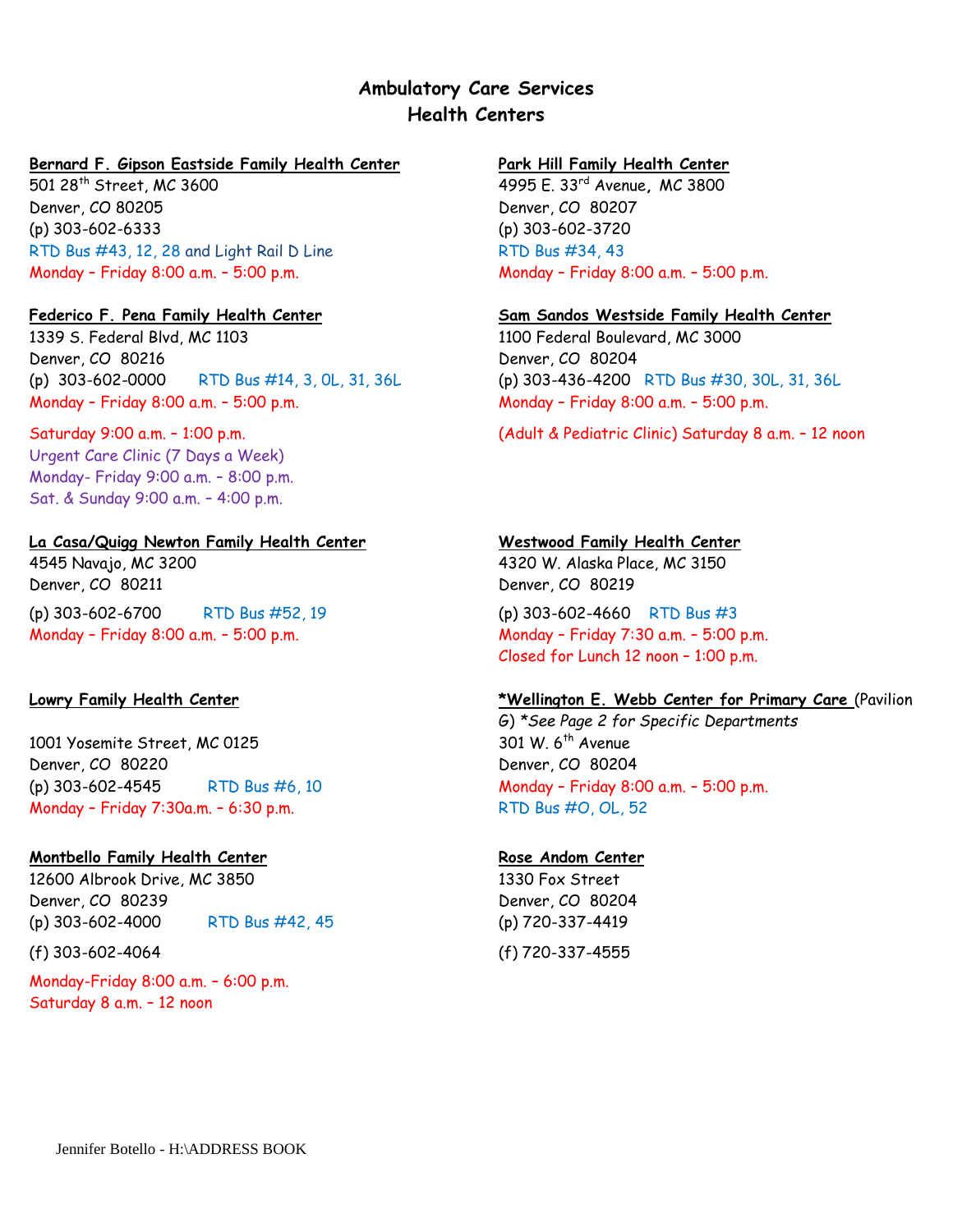### Page 2

### **Adult Urgent Care Clinic (Pavilion A, 1st Floor) \*Pediatric Clinic**

777 Bannock Street, MC 0107 301 W. 6<sup>th</sup> Avenue, 3<sup>rd</sup> Floor, MC 1911 Denver, CO 80204 Denver, CO 80204 (p) 303-602-2822 (p) 303-602-8340 (f) 303-602-2880 (f) 303-602-8348 Adult Urgent Care Clinic is open 7 days a week Monday – Friday 8:00 a.m. – 5:00 p.m. Monday – Friday 8:00 a.m. - 8:00 p.m. Saturday-Sunday 10:00 a.m. - 7:00 p.m.

Denver, CO 80204 Denver, CO 80204 (p) 303-602-8070 or 8080 (p) 303-602-3300 (f) 303-602-8076 or 8176 (f) 303-602-3310

### **\*Dental Clinic (DHMC) (appt line) 303-602-8244 Women's Care Clinic (Pavilion C, 1st Floor)**

301 W. 6<sup>th</sup> Ave. 2<sup>nd</sup> Floor, MC 0242 777 Bannock Street, MC 0140 Denver, CO 80204 Denver, CO 80204 (p) 303-602-8200 (p) 303-602-9000 (f) 303-602-8207 (f) 303-602-9041 Monday – Friday 8:00 a.m. – 5:00 p.m. Monday – Friday 7:00 a.m. – 5:00 p.m.

## **\*Level One Physicians (1**

301 W, 6<sup>th</sup> Avenue, MC 0151 2929 W, 10<sup>th</sup> Avenue Denver, CO 80204 Denver, CO 80204 (p) 303-602-8270 (p) 720-944-3700 (f) 303-602-8277 Monday – Friday 8:00 a.m. – 5:00 p.m. Monday – Friday 7:00 a.m. – 5:00 p.m. Saturday 8:00 a.m. – 12 noon **Women's Mobile Clinic**

### **Primary Care Clinic at MHCD** Denver, CO 80203

Denver, CO 80220 Monday – Friday 8:00 a.m. – 5:00 p.m. See attached schedule for locations (p) 303-504-7900

### **Downtown Urgent Care**

1545 California Street Denver, CO 80204

Saturday 8:00 a.m. – 12 noon

### **\*Webb Adult Clinic Denver Emergency Center for Children**

**(Pavilion A, 1st Floor)** 301 W. 6<sup>th</sup> Avenue,  $2^{nd}$  Floor, MC 3251 777 Bannock Street,  $1^{st}$  Floor, MC 0132 Monday – Friday 8:00 a.m. – 5:00 p.m. 24 Hours, 7 Days a Week, 365 Days/Year

### **Family Crisis Center**

601 Broadway, MC 0278 4455 E. 12th Avenue (p) 720-956-2033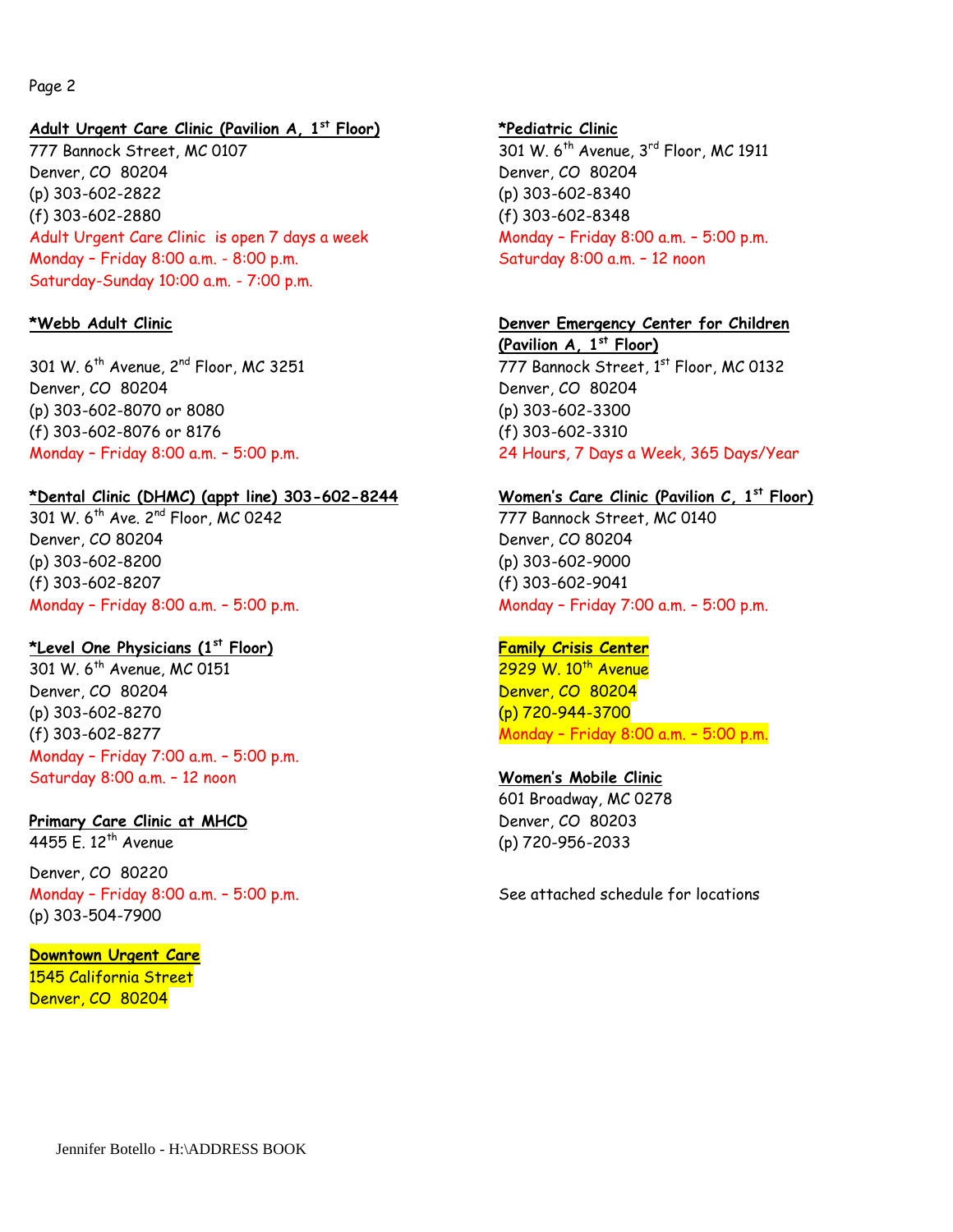Page 3 **Denver School-Based Centers Open During the DPS School Year**

### **Abraham Lincoln Campus Lake Campus**

2285 South Federal Boulevard 1820 Lowell Boulevard Denver, CO 80219 Denver, CO 80204 720-423-5020 (f) 720-423-5011

3955 Steele Street 19535 E. 46<sup>th</sup> Avenue Denver, CO 80205-3613 Denver, CO 80249 720-424-1232 (f) 720-424-1245

### **Evie Dennis Campus Manual Campus**

4800 Telluride Street 1700 E 28th Ave Denver, CO 80249 Denver, CO 80205 720-423-7610 (f) 720-423-7739

## **Florence Crittenton Campus Montbello Campus**

55S. Zuni 5000 Crown Boulevard Denver, CO 80223 Denver, CO 80239 720-423-8950 720-423-5808 Monday – Friday 7:30 a.m. – 4 p.m. Monday – Friday 7:30 a.m. – 4 p.m.

## **John F. Kennedy Campus North Campus**

2855 South Lamar St. 2960 North Speer Boulevard Denver, CO 80227 Denver, CO 80211 720-423-4355 (f) 720-423-4325 Monday – Friday 7:30 a.m. – 4 p.m. Monday – Friday 7:30 a.m. – 4 p.m.

911 S. Hazel Court 7125 Cherry Creek Dr. North Denver, CO 80219 Denver, CO 80224 720-424-0126 (f) 720-424-0127

Jennifer Botello - H:\ADDRESS BOOK

**\*\*Summer Hours Only at Place Bridge Academy Campus**

720-424-0281 (f) 720-424-0285 Monday - Friday 7:30 a.m. - 4 p.m. Monday , Tuesday and Thursday 7:30 a.m. - 4 p.m. Mental Health Monday-Friday 7:30 a.m. – 4 p.m.

## **Bruce Randolph Campus Martin Luther King, Jr. Early College Campus, MC**

**9004** 720-424-0476 (f) 720-424-0470 Monday – Friday 7:30 a.m. – 4 p.m Monday – Friday 7:30 a.m. – 4 p.m.

720-423-6435 (f) 720-423-6367 Monday – Friday 7:30 a.m. – 4 p.m. Tuesday, Wednesday and Thursday 7:30 a.m. – 4 p.m. Mental Health 2 days a week 7:30 a.m. – 4 p.m. Dental 2 days a week 7:30 a.m. – 4 p.m.

720-423-2718 (f) 720-423-2739

## **Kepner Campus \*\*Place Bridge Academy Campus**

720-424-2050

Monday – Friday 7:30 a.m. – 4 p.m. Monday – Friday 7:30 a.m. – 4 p.m.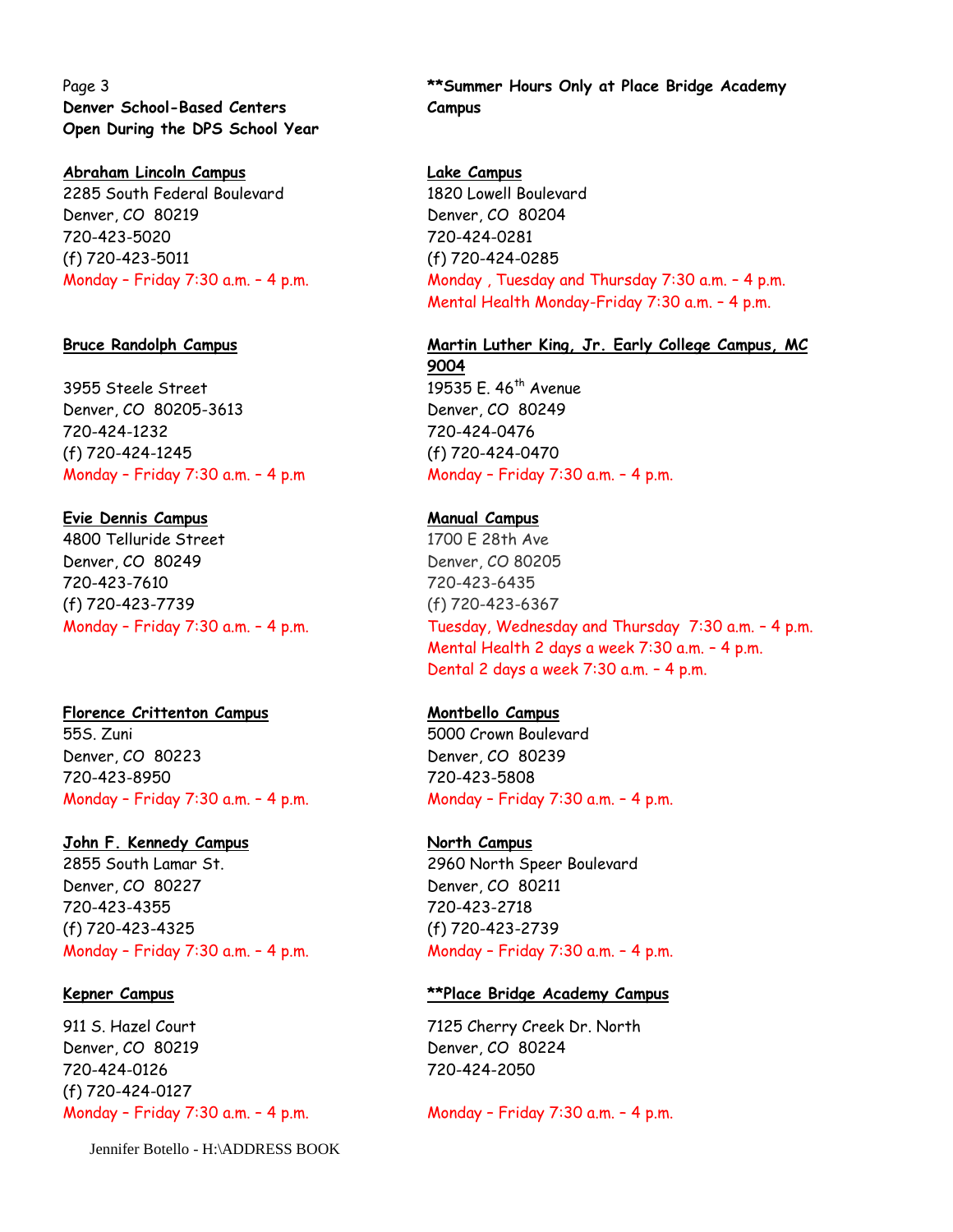\*\*Summer Hours: Monday-Friday 7:30 a.m. – 4 p.m. (closed July 4<sup>th</sup> and July 9-13<sup>th</sup>)

### **Kunsmiller Creative Arts Academy Campus Rachel B. Noel Campus**

2250 S. Quitman Way 5290 Kittredge Street Denver, CO 80219 Denver, CO 80239 720-424-0156 (f) 720-424-0146

1700 E. Louisiana Avenue 3950 S. Holly Denver, CO 80204 Denver, CO 80237 720-423-6260 (f) 720-423-6270 Monday - Friday 7:30 a.m. - 4 p.m. Monday - Friday 7:30 a.m. - 4 p.m.

### **Swansea Elementary School West High School Campus**

4650 Columbine St. 951 Elati Denver, CO 80216 Denver, CO 80204 720-424-3701 (f) 720- 424-3655 Monday – Friday 7:30 a.m. – 4 p.m. Mental Health Services Only

## **East High School Campus**

1600 City Park Esplanade Denver, CO 80206 720-423-8378 (f) 720-423-8485 Monday – Friday 7:30 a.m. – 4 p.m.

720-424-0909 (f) 720-424-0951 Monday - Friday 7:30 a.m. - 4 p.m. Monday, Tuesday and Thursday 7:30 a.m. - 4 p.m. Dental 2 days a week 7:30 a.m. – 4 p.m.

### **South High School Campus Thomas Jefferson High School Campus**

720-423-7190

720-423-5456 (f) 720-423-5433 Monday – Friday 7:30 a.m. – 4 p.m.

All clinics appointment line 303-436-4949 with the exception of the Primary Care clinic at Mental Health Center of Denver (MHCD).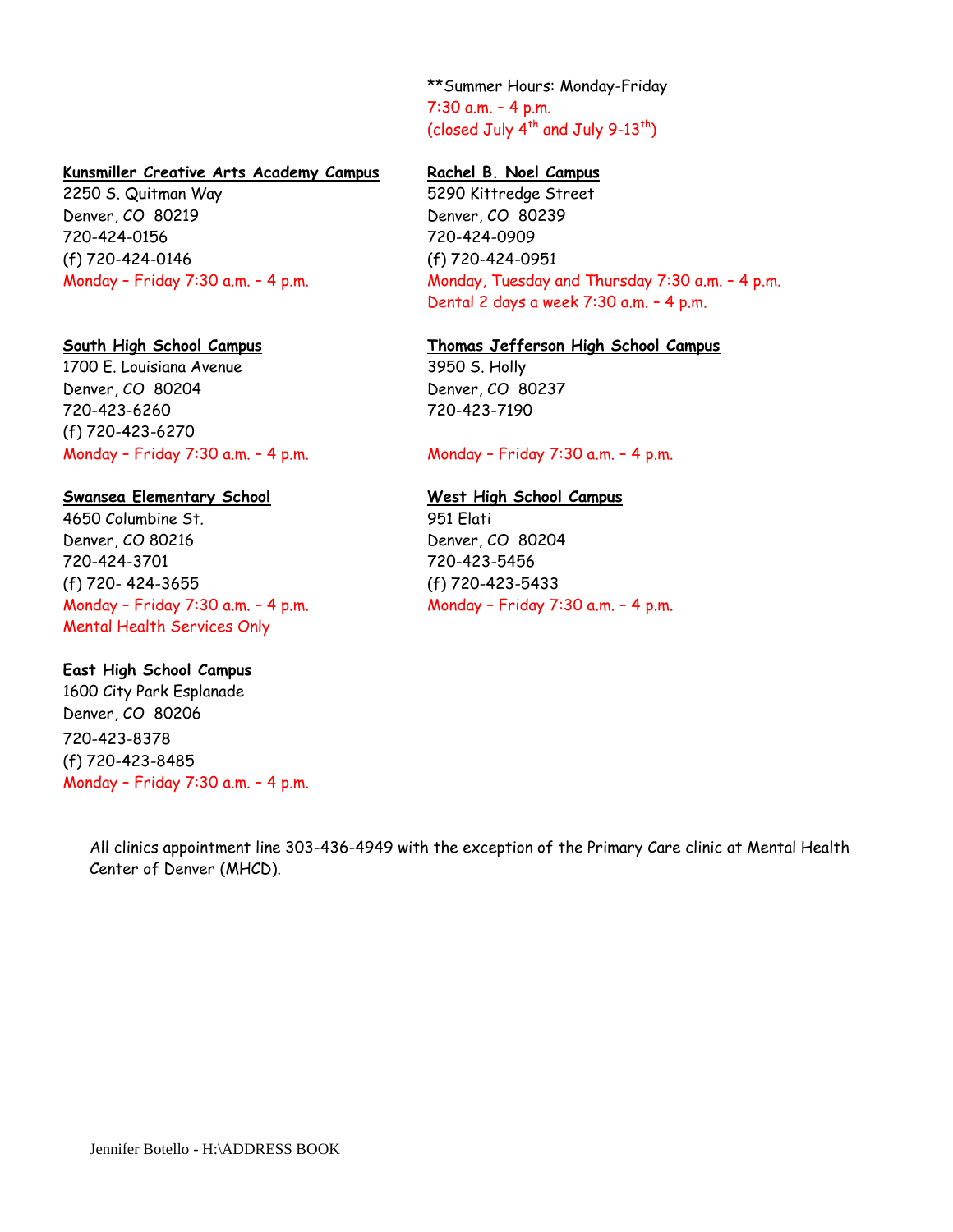### **Denver Health Specialty Clinics**

**Audiology Dermatology** 700 Delaware Street, Pavilion D, 2nd Floor 700 Delaware Street, Pavilion D, 3rd Floor Denver, CO 80204 Denver, CO 80204

**Cardiology ENT** 700 Delaware Street, Pavilion D, 2nd Floor 700 Delaware Street, Pavilion D, 2nd Floor Denver, CO 80204 Denver, CO 80204

### RTD Bus #O, OL, 52 RTD Bus #O, OL, 52

700 Delaware Street, Pavilion D, 3rd Floor 700 Delaware Street, Pavilion D, 1<sup>st</sup> Floor Denver, CO 80204 Denver, CO 80204

Clinic Phone: 303-602-6170 Appointment Center: 303-436-4949 (f) 303-602-6190 Monday - Friday 8 a.m. – 5 p.m. Monday – Thursday 8 a.m. – 5:30 p.m.

**Gastroenterology Infusion Center** 700 Delaware Street, Pavilion D, 3rd Floor 700 Delaware Street, Pavilion D, 1st Floor Denver, CO 80204 Denver, CO 80204 Clinic Phone: 303-602-6170 Appointment Center: 303-436-4949 Fax: 303-602-6190 Monday - Friday 8 a.m. – 5 p.m. Monday – Thursday 7:30 a.m. – 5:30 p.m.

**Infectious Disease Neurology** 605 Bannock Street, Pavilion H, 5th Floor 700 Delaware Street, Pavilion D, 3rd Floor Denver, CO 80204 Denver, CO 80204

Jennifer Botello - H:\ADDRESS BOOK

Clinic Phone: 303-602-6170 Appointment Center: 303-436-4949 Fax: 303-602-6190 Monday - Friday 8 a.m. – 5 p.m. RTD Bus #O, OL, 52 RTD Bus #O, OL, 52

### **Endocrinology Hematology /Oncology**

303-602-6050 (f) 303-602-6067

Friday 8 a.m. – 1 p.m. RTD Bus #O, OL, 52 RTD Bus #O, OL, 52

303-602-6030

Friday 7:30 a.m. – 4:30 p.m. RTD Bus #O, OL, 52 RTD Bus #O, OL, 52

Clinic Phone: 303-602-6170 Appointment Center: 303-436-4949 Fax: 303-602-6190 Monday - Friday 8 a.m. – 5 p.m. RTD Bus #O, OL, 52 RTD Bus #O, OL, 52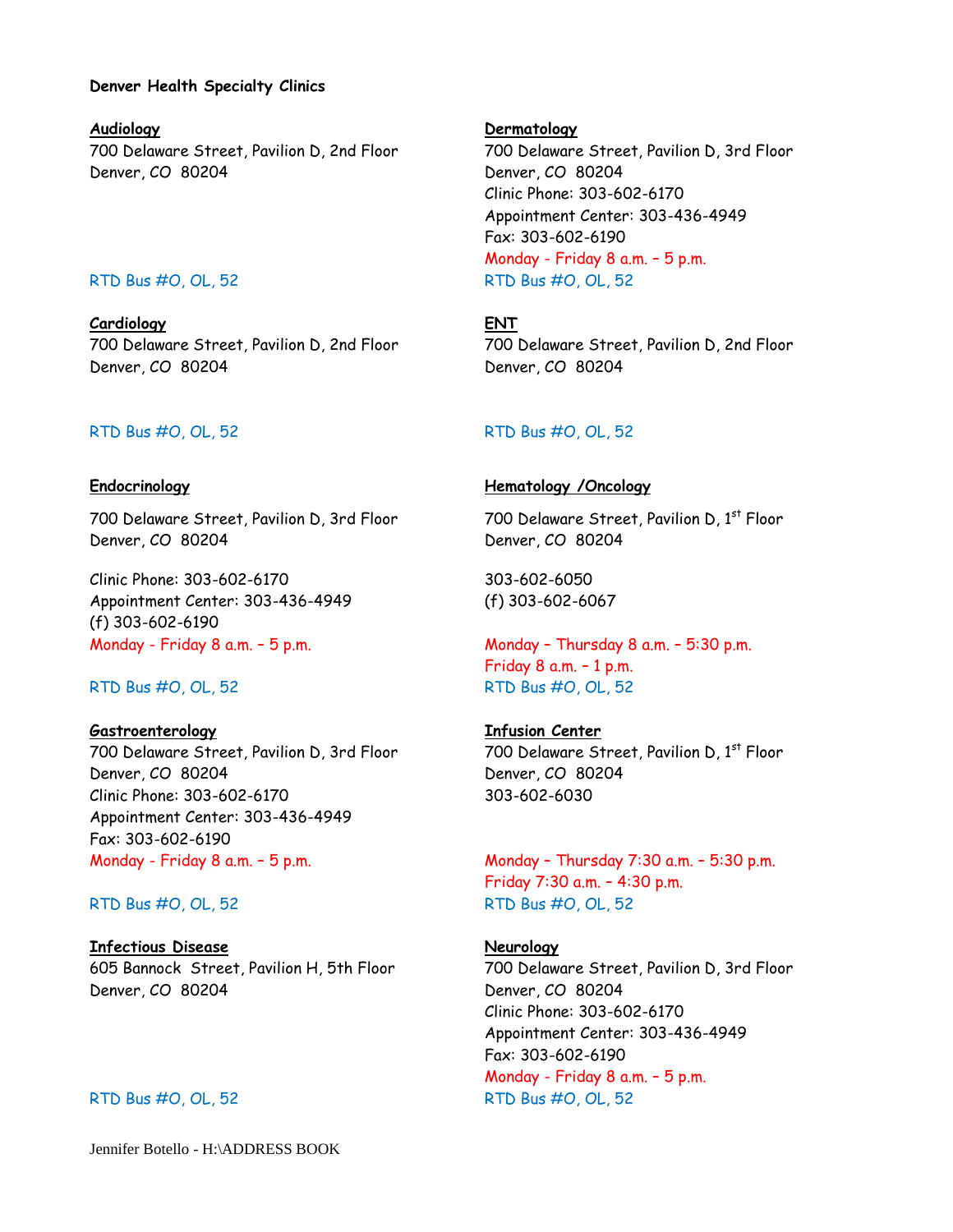**Neurosurgery Nephrology** 700 Delaware Street, Pavilion D, 2nd Floor 700 Delaware Street, Pavilion D, 3rd Floor Denver, CO 80204 Denver, CO 80204

**Ophthalmology Oral & Maxillofacial Surgery** 700 Delaware Street, Pavilion D, 1st Floor 301 W. 6th Avenue, Pavilion G, 2nd Floor Denver, CO 80204 Denver, CO 80204

Denver, CO 80204 Denver, CO 80204 303-602-1590 (f) 303-602-1664 Monday – Friday 7:30 a.m. – 4 p.m. RTD Bus #O, OL, 52 RTD Bus #O, OL, 52

**Palliative Care PT/OT Speech** 700 Delaware Street, Pavilion D, 1st Floor 777 Bannock Street, Pavilion B, 1st Floor

Denver, CO 80204 Denver, CO 80204

### RTD Bus #O, OL, 52 RTD Bus #O, OL, 52

**Pulmonary Radiology** 700 Delaware Street, Pavilion D, 3rd Floor 301 W. 6<sup>th</sup> Avenue, Pavilion G, Basement Denver, CO 80204 Denver, CO 80204 Clinic Phone: 303-602-6170 Appointment Center: 303-436-4949 Fax: 303-602-6190 Monday - Friday 8 a.m. – 5 p.m. RTD Bus #O, OL, 52 RTD Bus #O, OL, 52

**Rheumatology Respiratory Therapy** 700 Delaware Street, Pavilion D, 3rd Floor 777 Bannock Street, Pavilion A, Basement Denver, CO 80204 Denver, CO 80204 Clinic Phone: 303-602-6170 Appointment Center: 303-436-4949 Fax: 303-602-6190 Monday - Friday 8 a.m. – 5 p.m.

Jennifer Botello - H:\ADDRESS BOOK

### RTD Bus #O, OL, 52 RTD Bus #O, OL, 52

## RTD Bus #O, OL, 52 RTD Bus #O, OL, 52

### **Orthopedics Otolaryngology**

777 Bannock Street, Pavilion B, 1<sup>st</sup> Floor 700 Delaware Street, Pavilion D, 2nd Floor